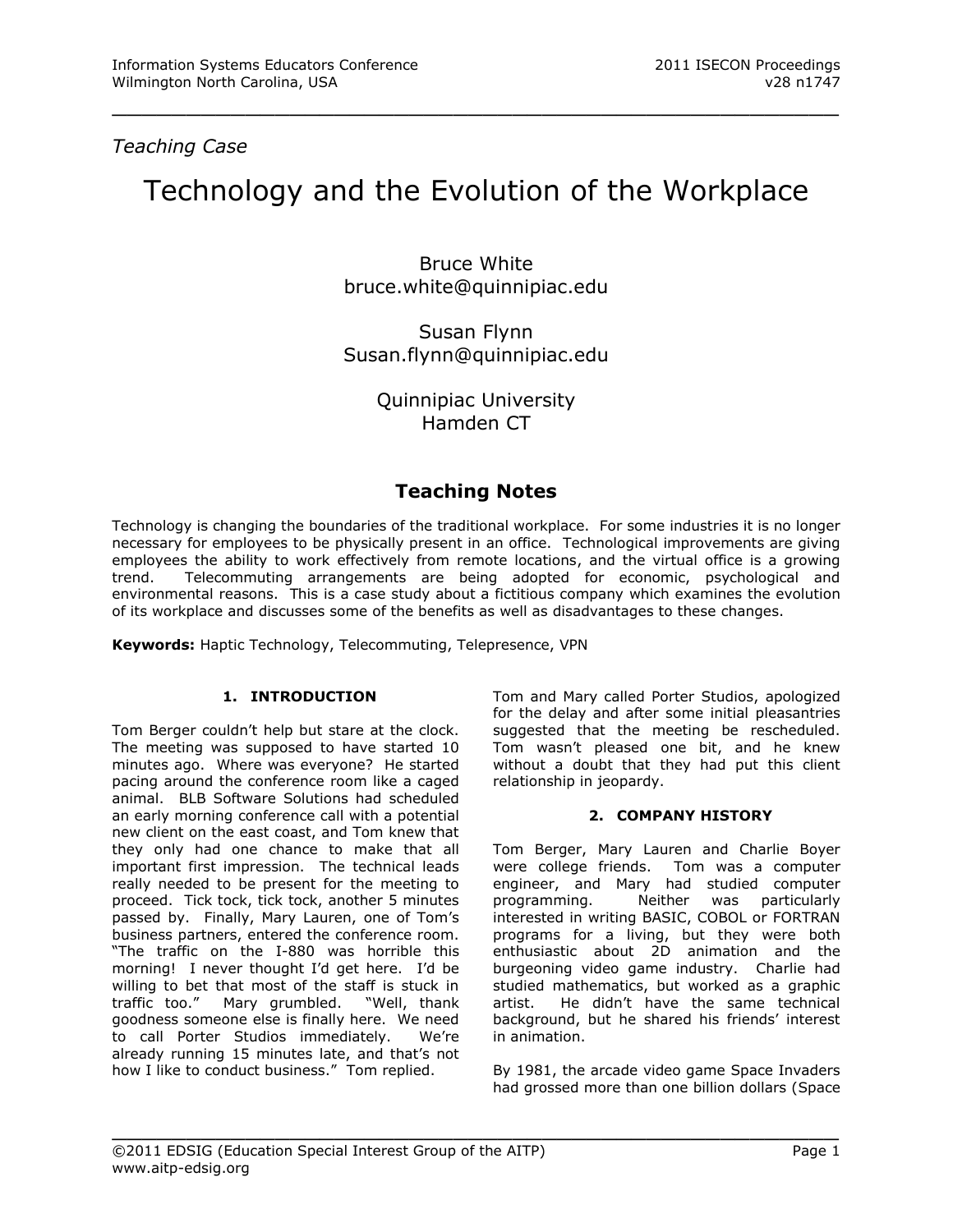Invaders, 2011). The time seemed right, so the three friends leased a small office in Brisbane, California south of San Francisco, and BLB Gaming opened their doors.

\_\_\_\_\_\_\_\_\_\_\_\_\_\_\_\_\_\_\_\_\_\_\_\_\_\_\_\_\_\_\_\_\_\_\_\_\_\_\_\_\_\_\_\_\_\_\_\_\_

Over the next twenty-five years, they hired and retained a dedicated staff, and their business grew. Tom, Mary and Charlie often chuckled when they thought back to the simple stick figure animation that was part of their early gaming software. 3D animation and computer simulations had expanded their business into flight training software for aviation and military clients.

In 2006, they were no longer producing only video game software, so their business name was changed from BLB Gaming to BLB Software Solutions. At the same time, they opened a satellite office near Seattle, Washington. Mary Lauren selected the location because it was near The Museum of Flight and a Boeing plant. The staff in the Seattle office focused on flight training software. They operated somewhat independently, but six or seven employees travelled to California for a week approximately once every other month.

In late 2009, Tom Berger started looking for a new office location. The company had long outgrown their original office space, and Tom was hoping to find a more modern facility. During his search, the County of Alameda approached him with some attractive tax incentives that they hoped would attract new businesses to their county.

The business partners met to discuss their California office in early 2010. A new office building was available immediately, and Tom was convinced that they should move BLB Software Solutions to Hayward near San Lorenzo, California. The discussion was heated. "Do you realize that Hayward is almost 30 miles from Brisbane?" asked Mary. "The majority of our staff is going to have a much longer commute. They are going to have to cross either the Bay Bridge or the San Mateo Bridge and travel I-880. Plus, the traffic near I-238 Northbound is horrendous!" (Christian Science Monitor, n.d.) she added. "What about the Seattle staff? When they come to town, they'll have to travel farther too. They won't be able to hop on Route 101 for a simple drive from the San Francisco airport to our office. And are there any hotels that will be convenient for them?" Mary was really distressed. The three

partners had a casual approach to making business decisions, and until recently she had been quite happy with the way they ran their company. Tom didn't share her concerns. He thought the staff would love being in a brand new building, and he just assumed there had to be convenient hotels for the visiting employees. Mary couldn't help but wonder if the fact that Tom had family in Hayward was influencing his thinking, but she kept that thought to herself. "Charlie, you've been very quiet. What do you think?" Mary asked. "Well" Charlie hesitated. "Since we're discussing relocation, this seems like as good a time as any to mention this. I've been thinking about moving to Seattle. I think my background is better suited for our aviation software, and I'd like to oversee that office. I'm happy to let you two run things here in California." Tom and Mary weren't totally surprised. They knew that Charlie had been spending more time in Seattle, and his relocation did make sense to them. Mary was disappointed though. She had more of an affinity for Charlie; of her two partners, he was more sensible in her opinion. Tom had a much stronger personality; once he got an idea in his head he was hard to reason with. She knew that without Charlie's support her concerns about the new office building would be ignored.

BLB Software Solutions moved their headquarters to Hayward, California in the second quarter of 2010. Initially, the staff enjoyed their new office building along with the onsite day care center and gym. However, with the average price of a gallon of gasoline on the rise, the extra commute soon started to take its toll. It wasn't uncommon for the employees to get caught in traffic especially near I-238. Stress and frustration became part of their morning routine. Some employees started carpooling, but others resigned to accept positions with companies closer to their homes back on the west side of the San Francisco Bay. In addition, travel was less convenient for the Seattle staff. Mary Lauren was concerned that BLB Software Solutions was losing valuable, long-term employees. She also noticed that morale was down, and she was worried that the quality of work from the remaining employees might be affected adversely. It seemed that her initial concerns about the relocation had validity.

#### **3. COMPANY DILEMMA**

"I can't believe that we had to reschedule the Porter Studios meeting! Mary, that was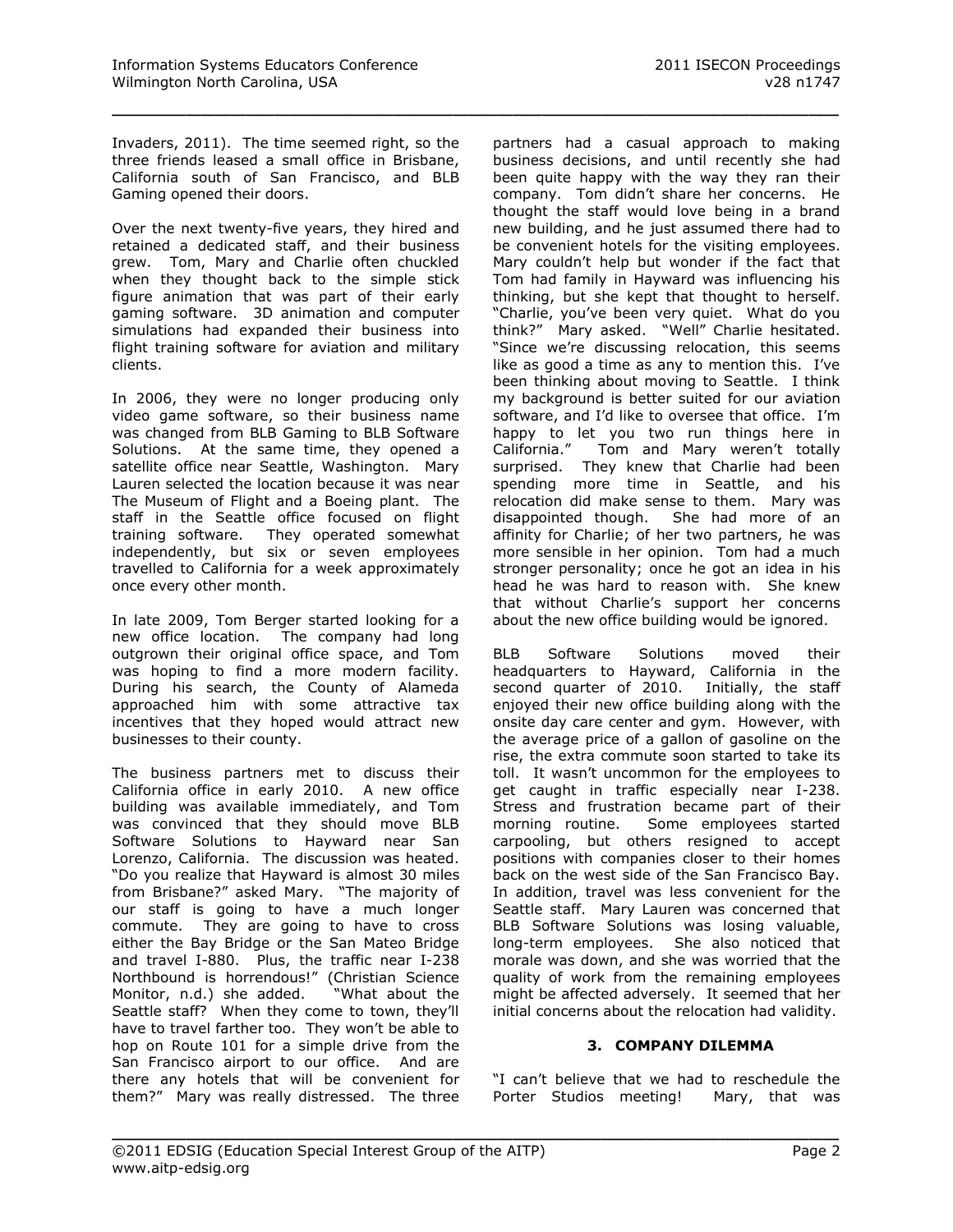embarrassing. We'll be lucky if we get that contract now." Tom Berger complained. "Tom, I don't want to say I told you so, but we know the traffic has been impacting the staff's commute. I know we were trying to accommodate the time difference with the east coast, but perhaps we shouldn't have scheduled the conference call so early in the morning. I think it's time we had a discussion with Charlie. We need to come up with some options for how we work so we don't jeopardize the business. Charlie has some ideas about telecommuting and telepresence." Mary responded. "Oh, you know how I feel about that. Employees will take advantage of the situation. They'll be watching TV instead of working." Tom challenged. "Tom, we have a professional staff. Granted telecommuting may not suit every employee, so it will be up to the managers to monitor the situation. But times have changed, and technology has given us the means to work effectively outside the office. Charlie is coming in from Seattle next week. Please try to keep an open mind and listen to what he has to suggest." Mary replied.

## **4. TELECOMMUTING**

Advances in technology have changed the definition of the workplace. For many employees being in the office is no longer a necessity. In this day and age, many employees can work from just about anywhere given a computer and internet connection. E-mail, fax machines, instant messaging software, laptop computers, smartphones, voice mail, etc … have given employees the tools to work more effectively from remote locations.

The flexible work arrangement which gives employees the option of working from a remote location, typically their home, is referred to as telecommuting. Travel to a physical office building is replaced with a "commute" via telecommunications devices such as telephone and internet.

According to a survey conducted by the [National](http://www.nsba.biz/docs/nsba_2010_technology_survey.pdf)  [Small Business Association](http://www.nsba.biz/docs/nsba_2010_technology_survey.pdf) in 2010, the number of employers who support and/or allow telecommuting has increased from 19% in 2007 to 44% in 2010 (Driscoll, 2011).

## **Security Concerns**

To be truly productive, a telecommuter may need to login to their office LAN (local area network) to access servers and/or directories, folders and files stored on those servers. Accessing a company's network from a remote location must be done in a secure manner.

\_\_\_\_\_\_\_\_\_\_\_\_\_\_\_\_\_\_\_\_\_\_\_\_\_\_\_\_\_\_\_\_\_\_\_\_\_\_\_\_\_\_\_\_\_\_\_\_\_

Today, data is a very important commodity for all companies not just financial institutions. Over 250 million records containing sensitive personal information were involved in data breaches between January 2005 and May 2008 in the United States alone. "A data breach is a security incident in which sensitive, protected or confidential data is copied, transmitted, viewed, stolen or used by an individual unauthorized to do so" (Data Breach, 2011). This is of significant concern for companies and individuals alike.

Government regulations have been enacted to require notification of security breaches that involve personal information (National Conference of State Legislatures, 2010). Nevertheless, hackers have become bolder and more sophisticated, and companies must always be on guard.

A virtual private network (VPN) is a secure way for a company to allow their employees to remotely connect to their [LAN](http://en.wikipedia.org/wiki/Local_Area_Network) via an [internet](http://en.wikipedia.org/wiki/Internet) connection. Exhibit A provides a diagram of a virtual private network.

Authentication software is used to deny or grant access to a VPN. A VPN can use encryption to protect data on its journey across the internet from the employee's computer to the office LAN. Theoretically, if a hacker intercepts the data, he/she will be unable to read it.

One way of adding an extra layer of protection to remote access is through the use of authentication devices. RSA, a division of EMC Corporation, manufactures SecurID hardware and software tokens which are used in conjunction with authentication software. When an employee attempts to access a company's VPN, he/she is prompted to enter a user ID along with a password. Unlike singular, static passwords, RSA tokens use a dual password which is made up of a static PIN established by the employee and a 6-digit code displayed by the token. The token code changes every 60 seconds resulting in a dynamic password. The authentication software then validates the password and instructs the system on whether to grant or deny the employee's access to the VPN (RSA, n.d.).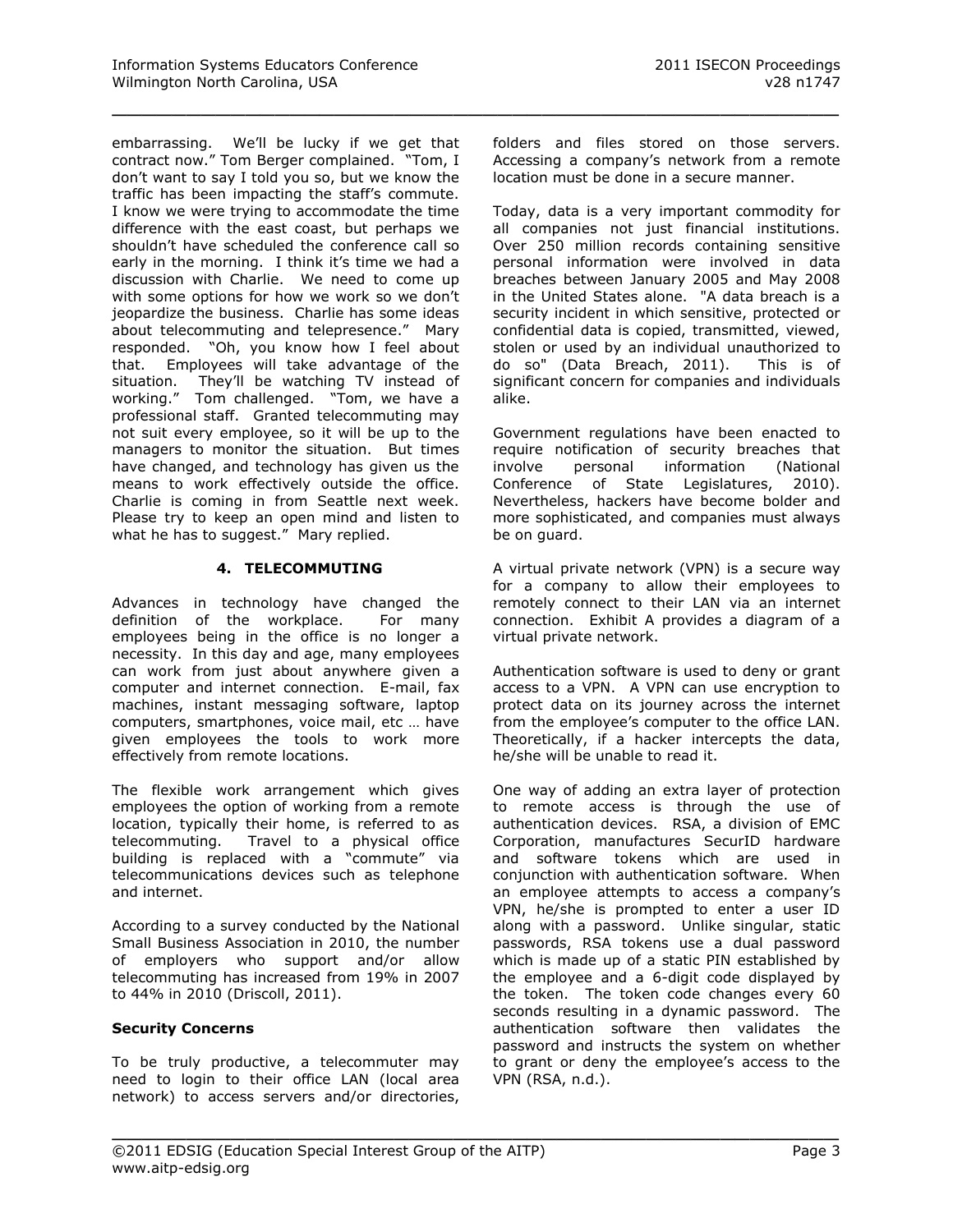## **Benefits**

Employers, employees and the environment can all benefit from telecommuting.

\_\_\_\_\_\_\_\_\_\_\_\_\_\_\_\_\_\_\_\_\_\_\_\_\_\_\_\_\_\_\_\_\_\_\_\_\_\_\_\_\_\_\_\_\_\_\_\_\_

For employers, telecommuting can mean a reduction in costs. Less physical office space may be needed leading to savings in terms of equipment, furniture, heating/cooling, lighting and parking. Travel expenses such as airfare, car rentals, hotels and meals can also be reduced.

A telecommuting option can allow a company to retain valuable employees who might otherwise be forced to resign due to a life change like a spouse's transfer or elder care issues. It can also allow a company to draw from a larger candidate pool when they need to hire new employees. A flexible work environment can also permit a company to more easily accommodate clients in different time zones.

For employees, the flexibility of telecommuting can lead to an increased sense of balance between work and personal obligations. The stress that results from a long commute is eliminated; they aren't exposed to inter-office socializing, and they have fewer distractions. This can all result in happier, healthier, more productive workers. "Studies have shown that telecommuters are more productive than their office-bound colleagues. … They use less sick time, there's less tardiness …" (Driscoll, 2011). Telecommuting can also provide financial savings in regard to wardrobe, meals, vehicle maintenance and/or commuting costs such as bus or train passes.

Corporate Social Responsibility (CSR) supports a business model which addresses a company's responsibility for its actions in regard to the environment (Corporate Social Responsibility, 2011). One way for a company to become more eco-friendly is to allow telecommuting. Reducing the number of vehicles on the highways leads to reduced gasoline consumption and carbon dioxide emissions, i.e. pollution.

#### **Disadvantages**

A telecommuting arrangement may not suit every personality, job or corporate culture.

Some employees may not be as productive if they are unable to focus on work responsibilities. If the activities of a home environment such as watching TV, playing with children or relaxing by the pool are too tempting, telecommuting is not a viable option. "Telecommuting is not for everyone; you have to be self-disciplined and independent enough to work on your own. If you thrive in a group setting, you may miss the interaction with your colleagues" (Driscoll ,2011).

Telecommuting can lead to a sense of isolation. The employee has no physical presence in the office and may feel like he/she is "out of sight, out of mind." He/she may miss out on the impromptu brainstorming sessions that some groups thrive on.

If an employee works from home, he/she may have trouble differentiating between work time and personal time. He/she may actually work more hours than if there was a carpool or train to catch at the end of the day.

Since telecommuters aren't in the office, there is no direct supervision. Managers can't observe their actions and have to find different ways of accessing or monitoring employees' productivity. Some managers may have trouble trusting an employee and allowing him/her to work remotely especially if he/she doesn't have a proven track record with the company.

Employers may be concerned about network security, but this can be addressed at least in part by the aforementioned authentication techniques.

#### **5. TELEPRESENCE**

Telepresence is related to the ability to feel physically present. In a traditional telecommuting arrangement, employees connect to the office via phones and computers. They are working in the background, but they don't have any real presence in the office. Telepresence systems attempt to add a sense of presence.

#### **Present Day**

\_\_\_\_\_\_\_\_\_\_\_\_\_\_\_\_\_\_\_\_\_\_\_\_\_\_\_\_\_\_\_\_\_\_\_\_\_\_\_\_\_\_\_\_\_\_\_\_\_

Telepresence videoconferencing or video telephony allows employees at different locations to communicate with sight and sound in real-time. "Telepresence conference rooms use state-of-the art room designs, video cameras, displays, sound-systems and processors, coupled with high-to-very-high capacity bandwidth transmissions"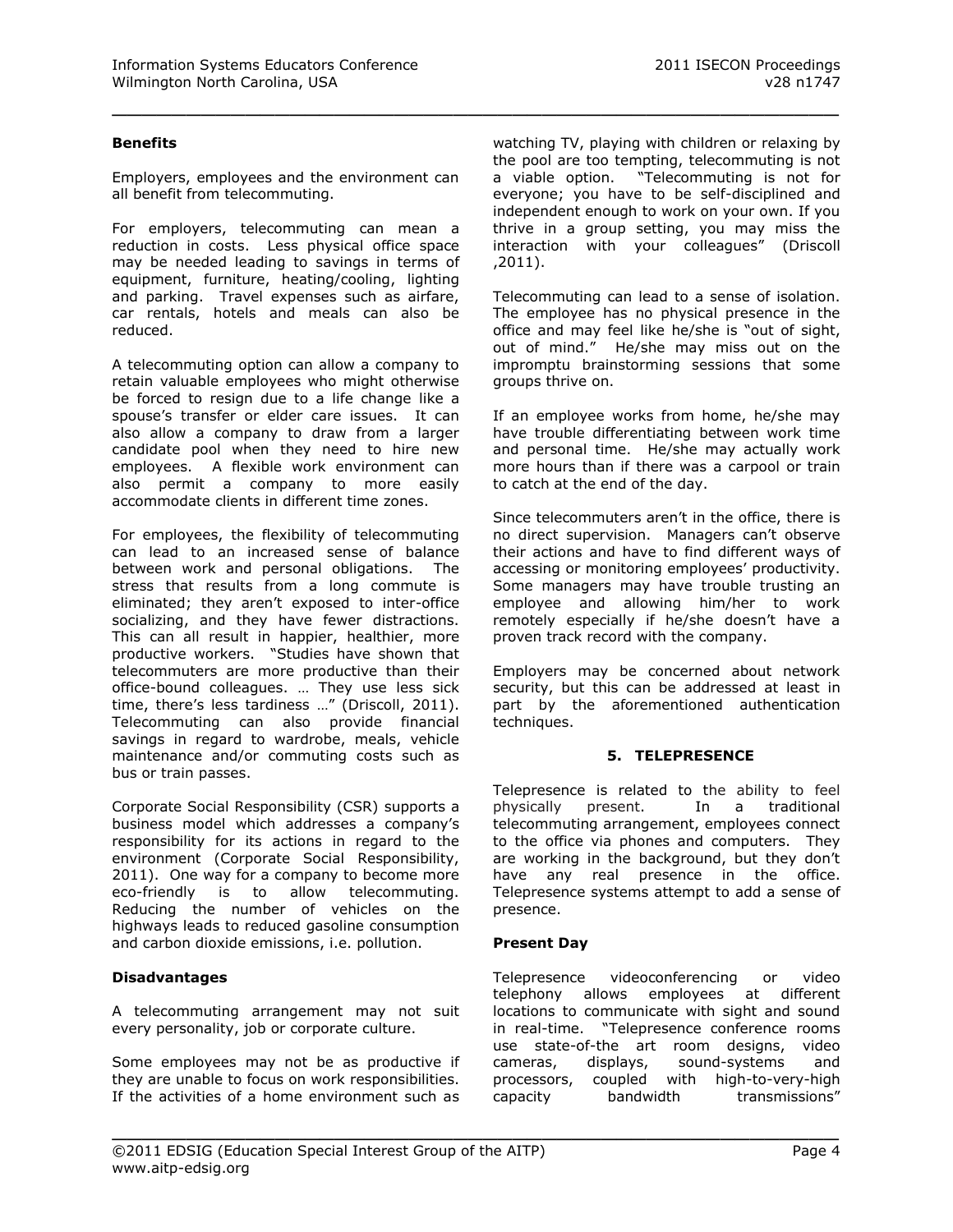(Telepresence, 2011). Each meeting attendee dials in to a virtual room and can interact with the other attendees just like they were sitting next to each other.

\_\_\_\_\_\_\_\_\_\_\_\_\_\_\_\_\_\_\_\_\_\_\_\_\_\_\_\_\_\_\_\_\_\_\_\_\_\_\_\_\_\_\_\_\_\_\_\_\_

A true telepresence experience requires technologies that support the human senses of sight and sound. A meeting attendee should be able to view the entire remote location, and his/her perspective should change with head movement. This can be achieved through the use of large, wraparound screens in conjunction with cameras that accurately mimic head movement in a synchronized manner so as to prevent a sense of disorientation or motion sickness. Readily available high quality sound equipment gives meeting attendees the ability to clearly hear the other attendees. (Telepresence, 2011).

Telepresence videoconferencing is more expensive than traditional telephone conferencing, but the ability to see body language and facial cues improves the overall meeting experience. "The realism and quality of telepresence enhances the communication value of your meetings. … Suddenly, you're able to catch every comment and nuance of the conversation" (Cisco, n.d.). Ultimately, there is a return on investment. According to Cisco, "Many customers reduce their business travel by 30 percent or more when implementing video. The typical organization saves enough on travel to gain back its video investment in a matter of months. Trygvesta, a large Nordic insurance company with two million customers, reduced travel from 180 to 130 trips per month, [saving](http://www.tandberg.com/video-conferencing-case-studies/tandberg-banking-financial-customers-stories/trygvesta-insurance-nordic-countries.pdf)  [at least \\$120,000](http://www.tandberg.com/video-conferencing-case-studies/tandberg-banking-financial-customers-stories/trygvesta-insurance-nordic-countries.pdf)."

## **Futuristic**

Another aspect to a true telepresence system relates to the sense of touch. This might seem like an ultramodern concept, but robotics is making this possible. A meeting attendee can wear a glove input device, and a robot in the remote location mimics his/her hand movements.

"Haptic technology, or haptics, is a tactile feedback technology that takes advantage of a user's sense of touch by applying [forces,](http://en.wikipedia.org/wiki/Forces) [vibrations,](http://en.wikipedia.org/wiki/Vibrations) and/or motions to the user" (Haptic Technology, 2011). The purpose of haptics is to allow the manipulation of real or virtual objects.

One of the first glove input devices was the Power Glove created by Nintendo in 1989; it was used with a very limited number of video games and was criticized for its clumsy and difficult controls. Perhaps ahead of its time, the Power Glove was a commercial failure (Power Glove, 2011). Some current applications that use haptic technology are surgical training, flight simulators and landmine clearance / detonation.

Perhaps the most futuristic example of a telepresence device is the telepresence robot or personal remote avatar.

Typically, telepresence robots have a video screen, a camera, speakers and a microphone. A telecommuter can control his/her robot via the internet moving it around an office allowing him/her to see what's going on and to talk with onsite employees.

This emerging technology doesn't come cheap, but it will definitely change the traditional workplace. "As the technology and related interfaces improve, we could envision an office setting in which humans and human-controlled robots coexist and collaborate effectively" (Titlow, 2011).

## **6. CONCLUSION**

Tom Berger, Mary Lauren and Charlie Boyer came to an agreement that it was time to offer telecommuting options to the employees of BLB Software Solutions. Their hope was that it would be a morale booster, allow them to retain valuable employees as well as become more adaptable to different clients' needs.

"I'm not totally convinced, but I'm willing to give this a try." Tom said. "I'd like our employees to be in the office at least 2 days per week. That should still give the staff an opportunity for faceto-face collaboration. The managers will need to work out rotating schedules since we can't have everyone out on the same days. They'll also need to monitor the situation and handle any problems. I also expect there to be constant, open communications."

"I almost hate to mention this," Mary continued. "but God forbid there's another earthquake like the Loma Prieta earthquake in October 1989! Do you remember how the Cypress Viaduct collapsed? That's I-880 which has become a major travel route for our employees" (Vibration Data, n.d.). "A telecommuting option should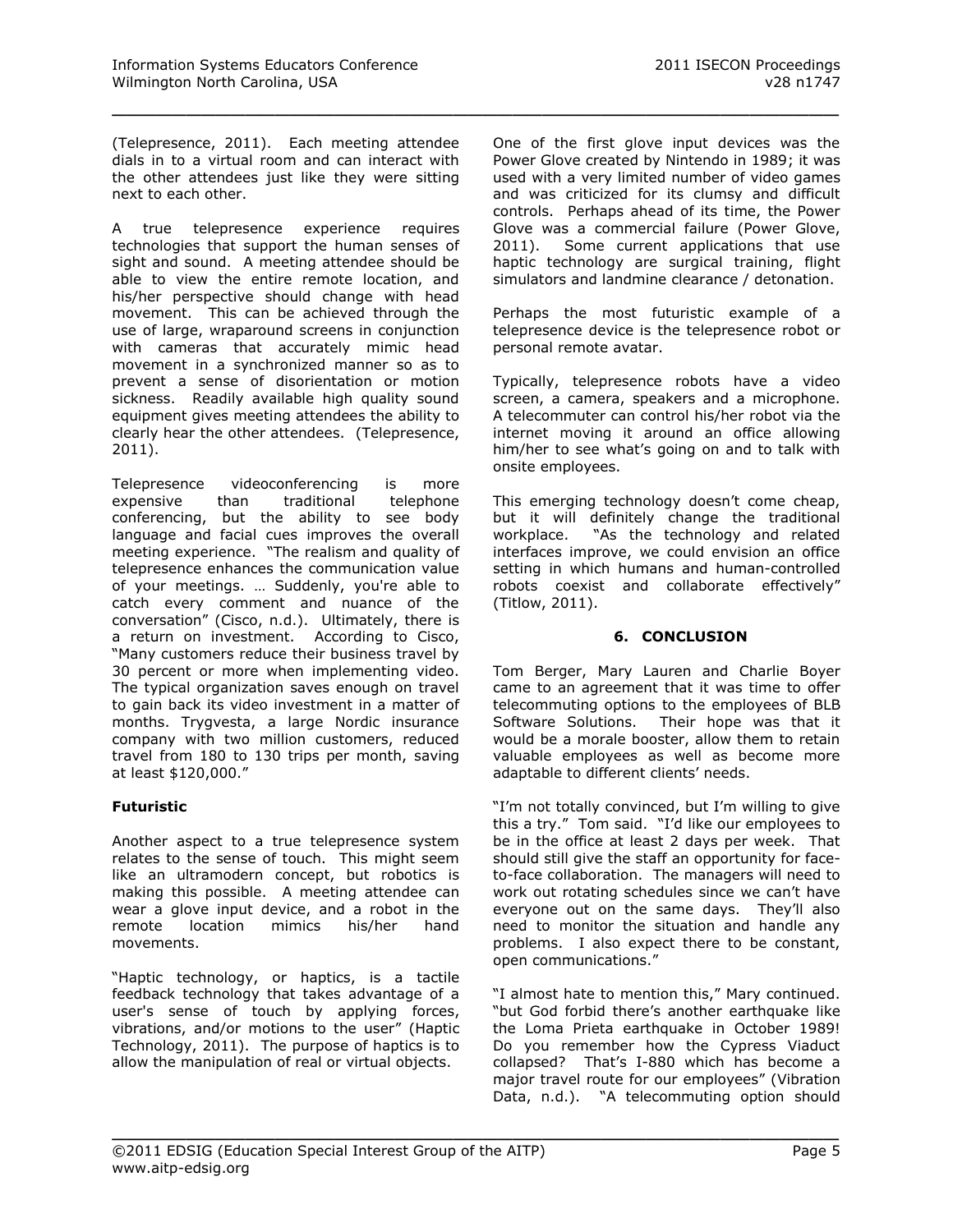allow us to continue conducting business if the unthinkable happens." Mary hoped.

\_\_\_\_\_\_\_\_\_\_\_\_\_\_\_\_\_\_\_\_\_\_\_\_\_\_\_\_\_\_\_\_\_\_\_\_\_\_\_\_\_\_\_\_\_\_\_\_\_

"I know that the company doesn't pay commuting costs, but I did some quick figuring using a Corporate Average Fuel Economy (CAFE) amount of 27.5 miles per gallon for a passenger car" (Research and Innovative Technology Administration, n.d.). By working from home 3 days per week each of our San Francisco employees can expect to save about \$1000 per month in terms of what it's costing them for the extra commute to Hayward. Plus, there will be less wear and tear on their cars, and their parking fees will be reduced. I think the staff is going to be quite happy." Mary said enthusiastically. Refer to Exhibit B for additional San Francisco commuting expenses.

"I'd like to purchase a telepresence system. That will allow us to cut down or even eliminate the travel between Seattle and San Francisco." Charlie suggested. "I know that's going to be expensive, but we could see a savings of \$70,000 dollars each year from reduced travel expenses." Refer to Exhibit C for Seattle to San Francisco travel expenses. "I'm also suggesting that the Seattle team start researching haptic technology. It could give our flight simulation software a competitive advantage." Charlie concluded.

As the meeting was wrapping up, Charlie asked "Tom, what are you smiling about?" "I support your idea of exploring haptic technology, but you didn't mention telepresence robots." Tom said with a smirk. "Frankly, I don't think we're ready for that. I can't imagine having robots roaming the halls or sitting next to me at a conference table. Not to mention the expense." Tom concluded. "Maybe someday" Charlie thought to himself.

## **7. REFERENCES**

- Christian Science Monitor (n.d.). Top 5 worst US cities for traffic. Retrieved June 21, 2011 from http://www.csmonitor.com/USA/Society/201 0/0824/Top-5-worst-US-cities-fortraffic/San-Francisco-Calif
- Cisco (n.d.). Telepresence Benefits. Retrieved June 24, 2011 from http://www.cisco.com/en/US/products/ps70 60/benefits.html
- Corporate Social Responsibility (2011, June 21). In *Wikipedia*. Retrieved June 27, 2011 from http://en.wikipedia.org/wiki/Corporate\_socia l\_responsibility
- Data Breach (2011, May 6). In *Wikipedia*. Retrieved June 26, 2011 from http://en.wikipedia.org/wiki/Data\_breach
- Digital Inspiration (n.d.). Setup a Virtual Private Network in Minutes. Retrieved June 23, 2011 from http://www.labnol.org/software/setupvirtual-private-network-vpn/12208/
- Driscoll, Emily (2011, February 11). Telecommuting Attractive Option for Gen-Y Workers. Retrieved June 21, 2011 from http://www.foxbusiness.com/personalfinance/2011/02/11/telecommutingattractive-option-gen-y-workers
- Haptic Technology (2011, June 13). In *Wikipedia*. Retrieved June 27, 2011 from http://en.wikipedia.org/wiki/Haptic\_technol ogy
- [National Conference of State Legislatures](http://www.rita.dot.gov/) [\(2010, October 12\)](http://www.rita.dot.gov/). State Security Breach Notification Laws. Retrieved June 26, 2011 from http://www.ncsl.org/default.aspx?tabid=134 89
- Power Glove (2011, June 27). In *Wikipedia*. Retrieved June 27, 2011 from http://en.wikipedia.org/wiki/Power\_Glove
- [Research and Innovative Technology](http://www.rita.dot.gov/) [Administration \(](http://www.rita.dot.gov/)n.d.). Table 4-23: Average Fuel Efficiency of U.S. Passenger Cars and Light Trucks. Retrieved June 24, 2011 from http://www.bts.gov/publications/national\_tr ansportation\_statistics/html/table\_04\_23.ht ml
- RSA (n.d.). Securing Your Future with Two-Factor Authentication. Retrieved June 26, 2011 from http://www.rsa.com/node.aspx?id=1156
- Space Invaders (2011, June 22). In *Wikipedia*. Retrieved June 21, 2011 from http://en.wikipedia.org/wiki/Space\_Invader s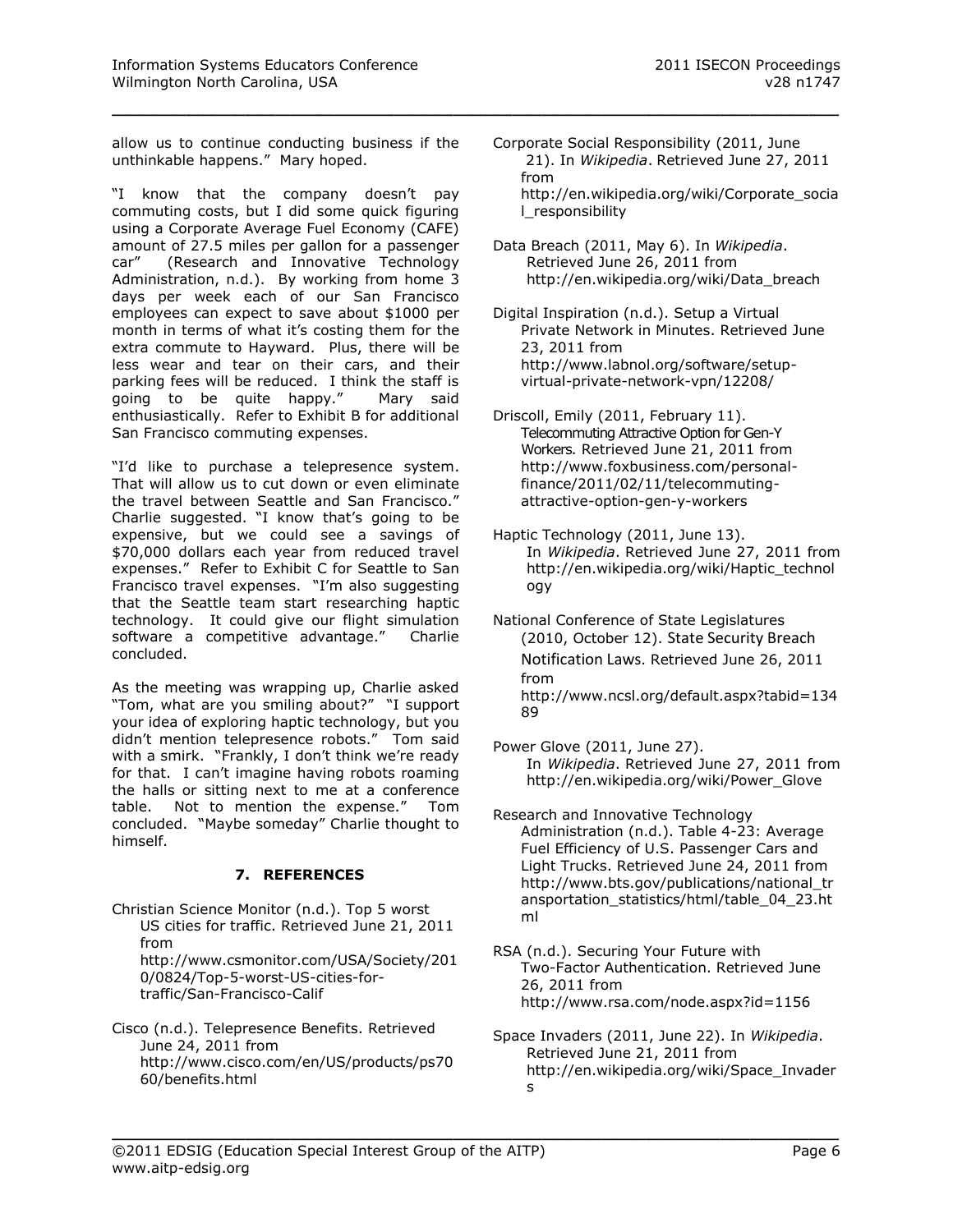Telepresence (2011, June 24). In *Wikipedia*. Retrieved June 24, 2011 from http://en.wikipedia.org/wiki/Telepresence# Videocalls\_and\_videoconferencing

\_\_\_\_\_\_\_\_\_\_\_\_\_\_\_\_\_\_\_\_\_\_\_\_\_\_\_\_\_\_\_\_\_\_\_\_\_\_\_\_\_\_\_\_\_\_\_\_\_

Titlow, John (2011, June 24).

Are Telepresence Robots the Future of Going to the Office? Retrieved June 26, 2011 from http://www.readwriteweb.com/biz/2011/06/ telepresence-robots-future-of-going-to-theoffice.php

Vibration Data (n.d.). Loma Prieta 1989. Retrieved June 21, 2011 from http://www.vibrationdata.com/earthquakes /lomaprieta.htm